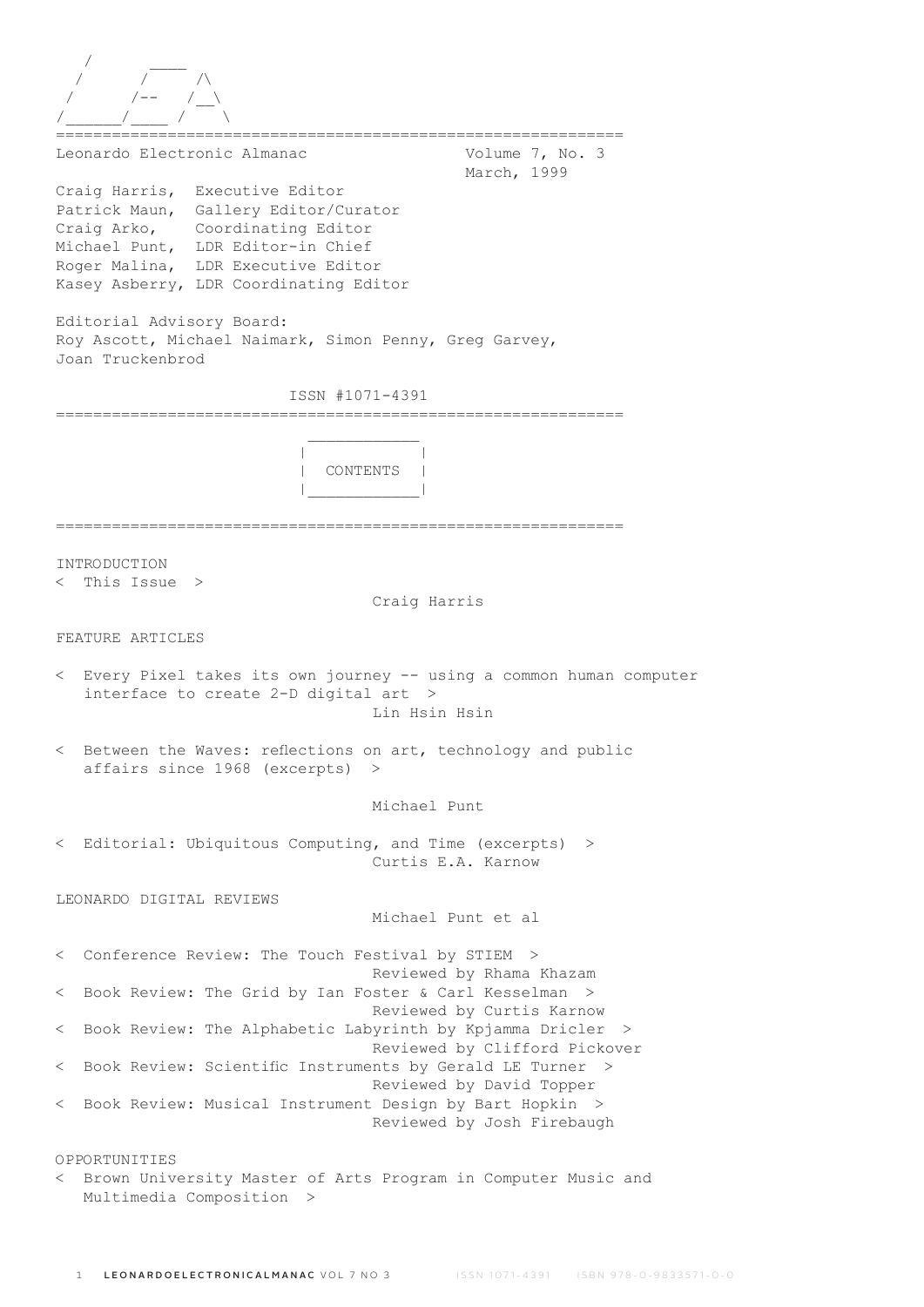ANNOUNCEMENTS < OLATS News > < Summer course at CNMAT: Max/MSP Night School > < New Book on Psychoacoustics and Computer Music > < Call for Entries : Sydney, Australia > < COMTEC art '99 Dresden > ACKNOWLEDGMENTS LEA WORLD WIDE WEB ACCESS LEA PUBLISHING & SUBSCRIPTION INFORMATION =============================================================  $\mathcal{L}_\text{max}$  and  $\mathcal{L}_\text{max}$  and  $\mathcal{L}_\text{max}$  and  $\mathcal{L}_\text{max}$  | | | INTRODUCTION |

=============================================================

|\_\_\_\_\_\_\_\_\_\_\_\_\_\_\_\_|

< This Issue >

## Craig Harris

Leonardo Electronic Almanac Volume 7 Number 3 presents articles that place new media art in an historical perspective, bringing how things have transformed into high relief.

Michael Punt explores the way that digital imaging and electronic media have changed the nature of the images that we see in art works in an article based on his presentation at the World Wide Video Festival in Amsterdam in 1998.

Information technologist, artist, and poet Lin Hsin Hsin presents another in a series of articles published in LEA relating to identifying ways to reconnect with the power of traditional art tools such as the brush stroke using a common human computer interface - a two-button mouse.

Curtis E.A. Karnow presents insightful perspectives of new media and archeology in his Editorial "Ubiquitous Computing, and Time."

Also this month Leonardo Digital Reviews contains several book reviews and a review of The Touch Festival by STIEM.

=============================================================

 $\mathcal{L}_\text{max}$  and  $\mathcal{L}_\text{max}$  are the set of  $\mathcal{L}_\text{max}$  . The set of  $\mathcal{L}_\text{max}$ 

 | | | FEATURE ARTICLE | |\_\_\_\_\_\_\_\_\_\_\_\_\_\_\_\_\_\_\_|

=============================================================

< Every Pixel takes its own journey -- using a common human computer interface to create 2-D digital art > Lin Hsin Hsin

Lin Hsin Hsin email: <artist@lhham.com.sg> URL: <http://www.lhham.com.sg>

-------- Abstract --------

In a virtual world of deep technological drums and gongs, bells and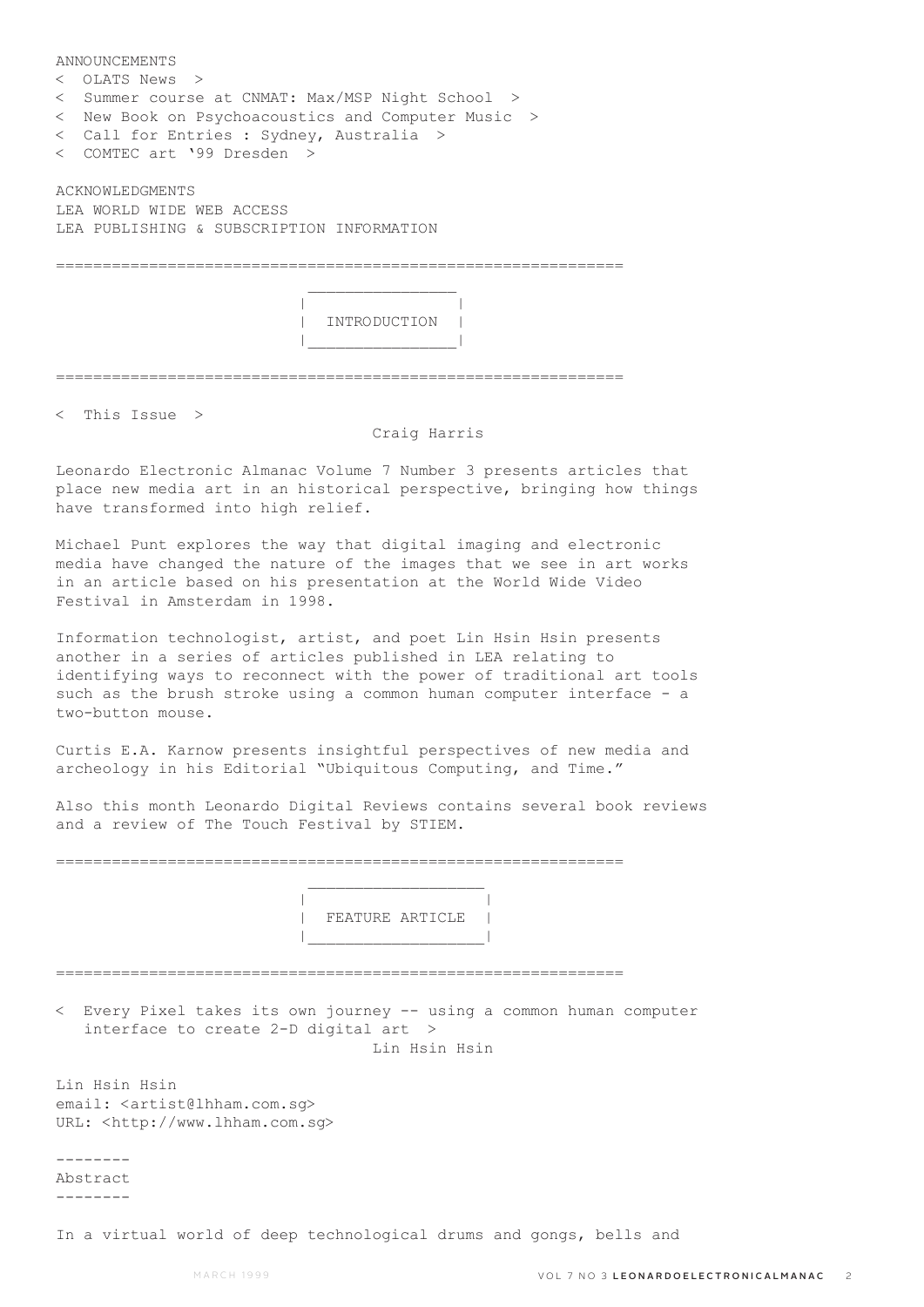whistles, will ancestral brushstrokes fabricated by animal hair and bristles painted by a human hand still be considered as mandatory and irreplaceable tools for creating art that has adorned museum walls, public spaces and private homes? This paper examines the power behind a common human computer interface, one that of a two-button mouse, in its capabilities of mimicking the tools in the real world. It demonstrates what this human computer interface can do in creating fresh new original unique paintings as seen in the repertoire of western and oriental paintings with new painting techniques used in creating an array of charcoal and pencil "sketches", "oil paintings" and Chinese "ink paintings" by the author.

Instead of leaning on to the prosaic and uninspired pink bunnies and vainglorious computer graphics created by the tawdry mouse clicks, this paper reveals what true digital art can be. It demonstrates the capabilities of what a two-button mouse can do as shown in the sophistication and indistinguishable (from that produced by the conventional brushes) brushstrokes. As discussed, therein lies the promises and issues, in the hard realism of the replacement of real world "brush paintings" in exquisite technological silence. Let all scanning cease and virtual paintings begin.

--- Bio ---

Born in Singapore. Lin Hsin Hsin graduated in Mathematics from University of Singapore and postgraduated in Computer Science from University of Newcastle-upon-Tyne, England. Lin studied music and art in Singapore, printmaking from University of Ulster, paper making in Ogawamachi, Japan and Paper Conservation from University of Melbourne Conservation Services.

Todate, Lin held 15 solo exhibitions in Singapore, Amsterdam and San Jose. She has participated in more than 190 group exhibitions in 49 cities and 20 countries across Asia, Europe, North and South America. She has been awarded a silver medal from Societe des Artistes Francais, Paris, 1985, IBM Singapore Art Award, 1987, visiting Fellowships from Germany, 1988 and Japan Foundation, 1990. Lin's artworks are in private, public and museum collections in Asia, Europe and North America.

As an artist, Lin specializes in oil besides making plexiglas sculptures and ceramics. In recent years, she has pioneered several methods and has created a repertoire of some 1,000 digital art, Web Art and Net Art as well as large scale Digital Installation Art. Her award-winning computer-animated Lin Hsin Hsin Art Museum on Web was inaugurated on April 19, 1995. It was the first of its kind in Asia and has been visited by more than half a million visitors from 107 countries todate. The Museum has been awarded as the "Top 5% of All Web Sites" by Point Communication, U.S.A., September 1995 and became "Top 1000 Web Sites" subsequently. Other awards include "Virtuocity Award" by VXR Corporation, U.S.A., July 1996. Besides being nominated as the "PCNovice Guide to the Web: the 2500 Best Sites" in the Art Category by Sandhill Publishing, USA, July 1998, Lin was named one of the 200 cyber personalities in "24 hours in Cyberspace" on the Web Site as well as the book of the same title published by Simon & Schuster on February 8, 1996.

Lin has penned more than a hundred articles on Information Technology, besides having her poems published in USA, Singapore, Japan and Switzerland. As an author of 5 poetry books, her "Love @ 1st Byte", 1992 is the world's first collection of techno-poems on computers. In November 1997, the world's first collection of techno-poems about the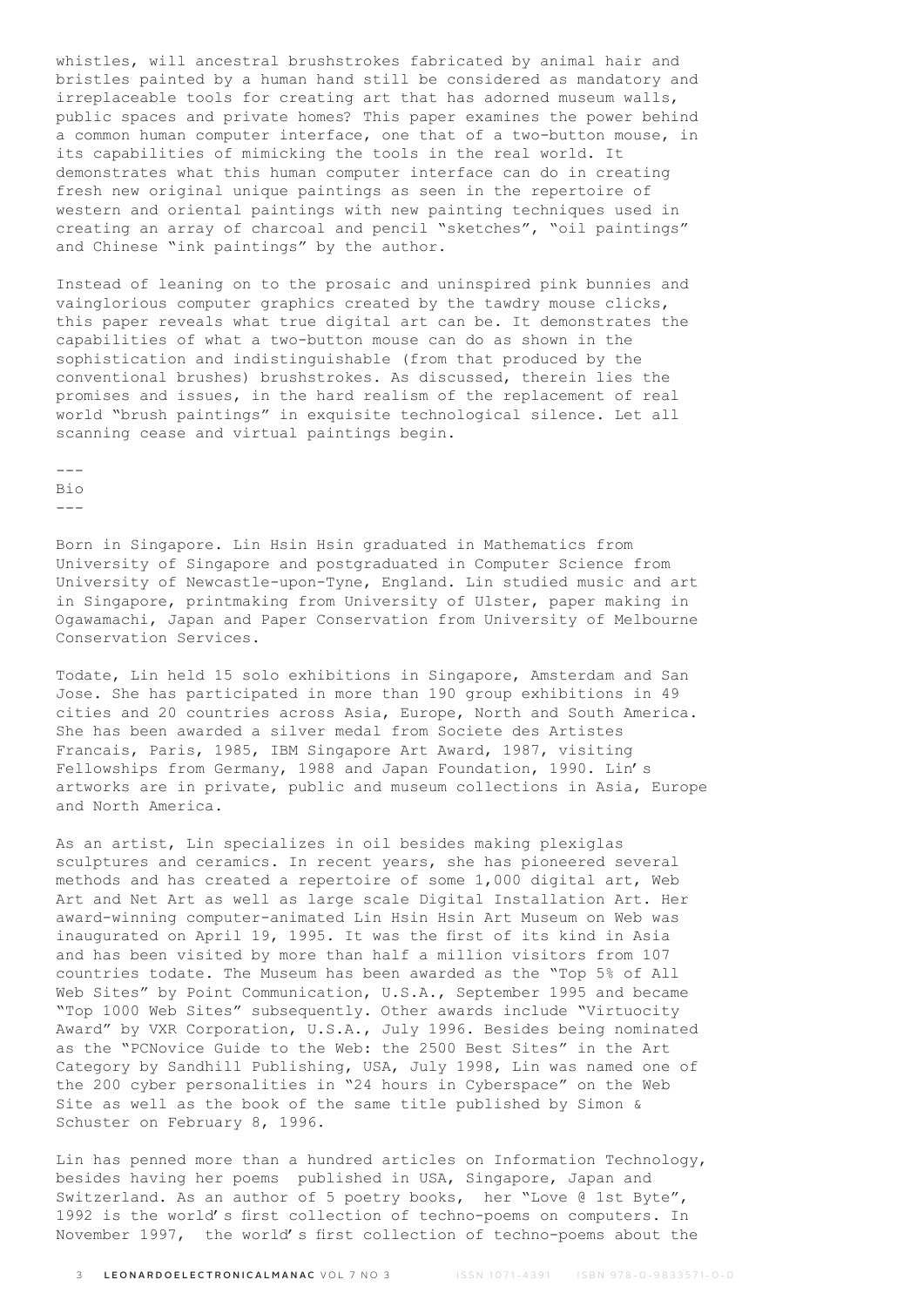Internet titled "In Bytes we Travel" was published. Lin has been awarded the Golden Poet Award in USA in 1989 and 1990.

In real life, you can e-mail her in any of the twelve programming languages that she speaks or preferably in Chinese, English, French and Japanese.

... [Content omitted: Ed.] ...

[Ed. note: the complete content of this article is available at the LEA website: <http://mitpress.mit.edu/e-journals/LEA/>.]

\*\*\*\*\*\*\*\*\*\*\*\*\*\*\*\*\*\*\*\*\*\*\*\*\*\*\*\*\*\*\*\*\*\*\*\*\*\*\*\*\*\*\*\*\*\*\*\*\*\*\*\*\*\*\*\*\*\*\*\*\*

< Between the Waves: reflections on art, technology and public affairs since 1968 (excerpts) >

Michael Punt

Michael Punt Department of Art and Design University of Wales College Newport College Crescent Caerleon Monmouthshire NP6 1YG UK Tel: ++ 44 (0)1633 432816 Fax: ++ 44 (0)1633 432606 Email: <mpunt@easynet.co.uk>

[Ed. note: Michael Punt is editor in chief of Leonardo Digital Reviews.]

(An extended version of this paper was given at the World Wide Video Festival in Amsterdam in 1998. It is reproduced here without the benefit of video clips. Many of the artists cited are however well represented in catalogues and on websites).

When I was approached to make this presentation I was asked if I would think about the way that digital imaging and electronic media have changed the nature of the images that we see in art works. At the time one of the projects that I was working on involved thinking about how artists were prepared for the experience of working with Internet technology - whether it was a straight forward technological inevitability or if some aspects of recent art practices might have predisposed us to turn to the net as it became available - or perhaps even have been instrumental in achieving the levels of public access we enjoy now. The purpose of that reflection was to evaluate the relevance of cinema and television studies to electronic media and especially the internet.

One of the conclusions that I have tentatively arrived at is that video art is a crucial factor in shaping the way that we work with net technologies but in process of transition the political agenda which seemed important in the 1980s has evaporated. Consequently I am going to approach the issue of the image not from a formalist point of view, but as a reflection on art and political interaction. And to be clear at the outset by politics, I mean not only the specifics of the government of states, but also in the more general sense of public affairs. The method I am going to use also has its pedigree in the 1980s.

I am going to look at what happened at the edges of art practice rather than the mainstream centre - the big names and major cannons for a number of reasons. First in many areas of cultural analysis,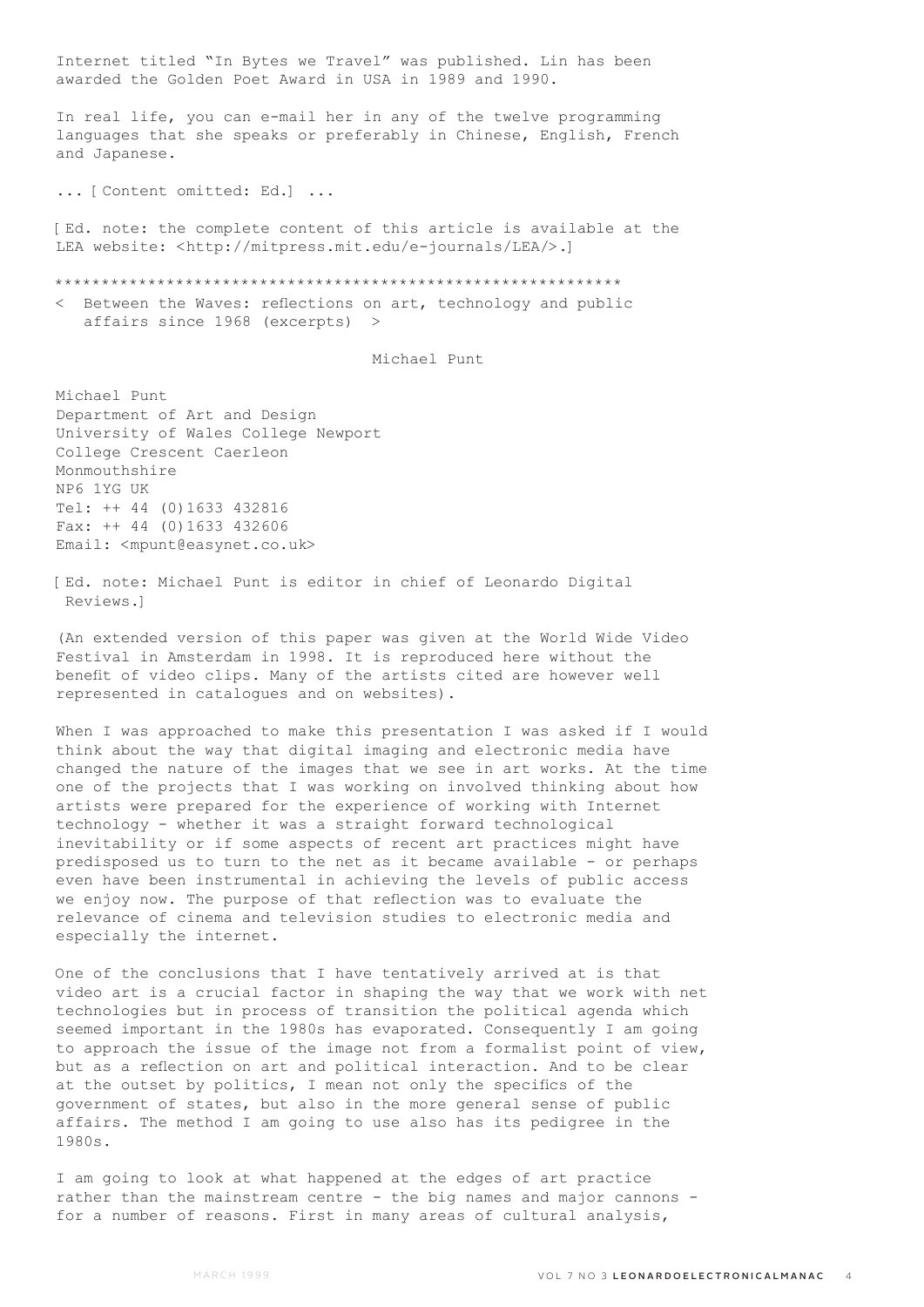such as film and television studies, this has been a useful methodology. Second, with notable exceptions (most of whom are represented in this festival) technologically mediated art is most active in the social margins. Finally, since Julia Knight has brought together an excellent account of the main stream and I have spent a career inhabiting the margins as an artist and teacher, I will deal with the territory I have experienced at first hand, and in that sense this presentation is a personal journey which I hope will have a general significance. I am going to use my own history as an artist as a typical case and show some work by a number of artists to help think about how a concern with public affairs has shaped the way that we interact with electronic media.

But be warned in advance that the history that I am going to use to consider this question is idiosyncratic, partial and omits much relevant material, it is a practising European sculptor's view of art history. Within the limits of this presentation there are significant omissions - there is no mention here of kinetic art, sound works or robotics. Nor are the other arts such as music, literature or theatre - included all of which have been subject to the same changes in the technologies of production, distribution and exhibition with which the visual arts have had to negotiate.

You may take comfort, however, that its also not a thinly disguised retrospective recycling of old works and a past career to a captive audience. It is strictly a view from a distance, and from the edge, which avoids some of the economic determination of contemporary art history in order to foreground the image and the creative process in the last three decades relative to public affairs. The first part of the title of this presentation is taken from the last analogue one person exhibition I mounted in 1984.

The work in 'Beneath the Waves' was wilfully hand crafted - made almost exclusively from simple materials directly manipulated. It was not a negative reaction to technology but an attempt to draw attention to, and reinstate, some of those things beneath the waves as the object disappeared in a burgeoning electronic culture. What I want to consider first in this presentation is the undercurrents which might have prepared us to use electronic technologies in art works and impacted on the sorts of images that we came across. To look beneath the waves to some of the less visible, but no less influential forces which have shaped the way that we think about technology and art. There is a seductive temptation to regard the use of video and digital media as the inevitable impact of technology on art. But the process does not entirely seem to be driven by the availability of particular kinds of machines and materials. More often it can be a tactic in a struggle between and within generations for influence.

... [Content omitted: Ed.] ...

[Ed. note: the complete content of this article is available at the LEA website: <http://mitpress.mit.edu/e-journals/LEA/>.]

\*\*\*\*\*\*\*\*\*\*\*\*\*\*\*\*\*\*\*\*\*\*\*\*\*\*\*\*\*\*\*\*\*\*\*\*\*\*\*\*\*\*\*\*\*\*\*\*\*\*\*\*\*\*\*\*\*\*\*\*\*

< Editorial: Ubiquitous Computing, and Time (excerpts) > Curtis E.A. Karnow

Ubiquitous Computing, and Time By Curtis E.A. Karnow Email: <cek@sonnenschein.com> [Ed. note: Curtis E.A. Karnow is a longtime editorial advisor for Leonardo Digital Reviews.]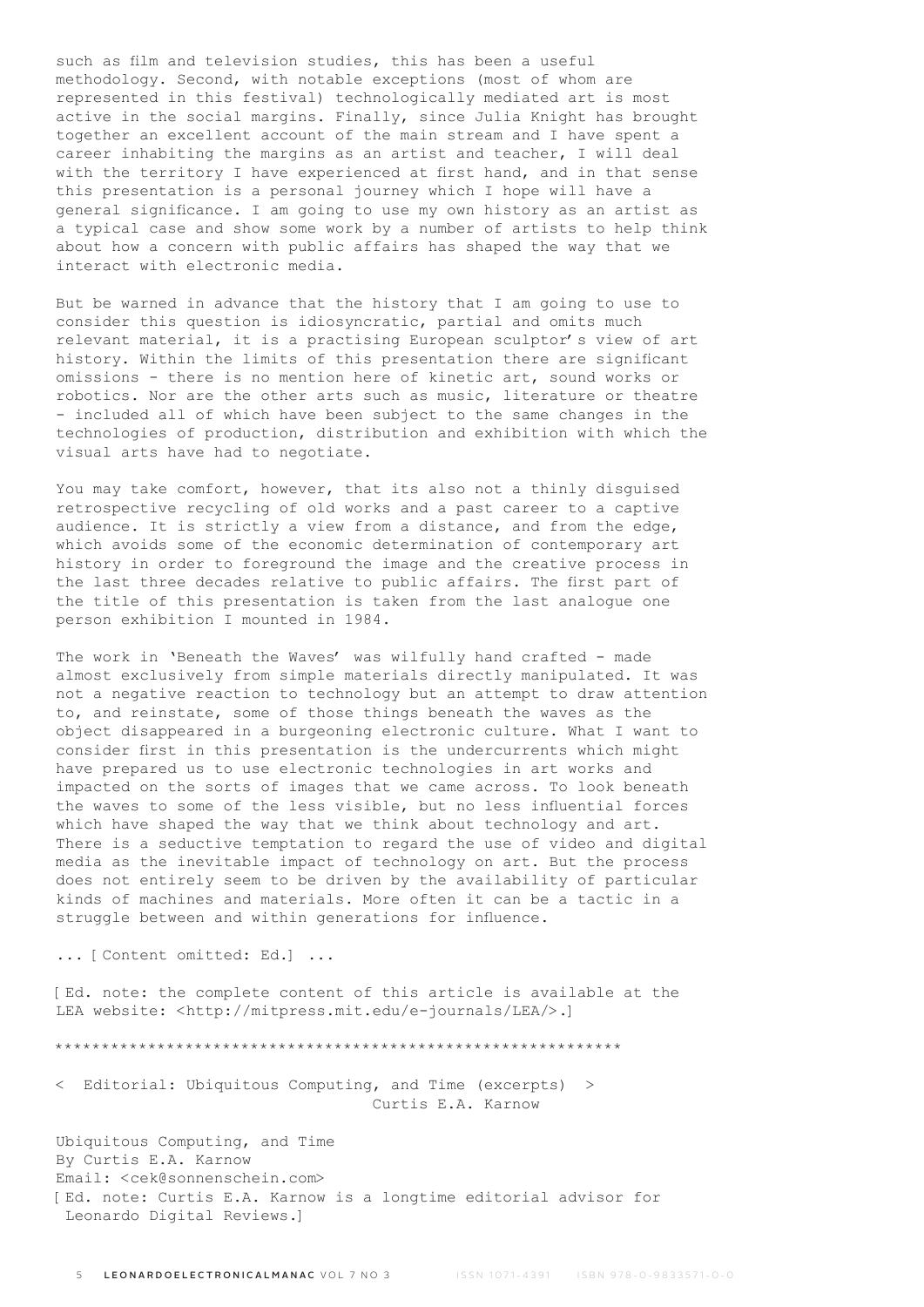"Even God cannot change the past." -- Agathon (c. 446-401 BC) Aristotle, Nicomachean Ethics VI

Paint the image of ubiquitous computing. Every surface and innard swapped and replaced with a thin film of pixels, a billion lenses reflecting light from every source, the blue of self reflecting light from every self-referencing mirrored light source. Every surface layered with intelligent chips and sensors, a strata of complex computation. We see a depth not physical, not inches of wood or even metal or even plastic, but a depth of mutable information, all layered in the thin screen of chipstuff coating every thing we see and touch and smell. That is the promise, the gift of ubiquitous computing. And think of the potential. Programmed clothes and skins. Prose at a touch, the effervescent flickering of light beams playing on the substrate. Art everywhere. Theater in the round, with a vengeance. A terminal on every wall, no, every wall and cabinet a terminal. An infinite indistinguishable sea of terminals. Every surface a movie screen.

The fickle recombinant image, triumphant.

Where is archeology here? No record is trustworthy.

Think about torn paper, chipped wood, the stone of Ankor Wat moldering and smoothed by water and air and jungle for all those years; the sand against the weathered stones of the Pyramids. Think, even of the lines about your own eyes and mouth, those lines that tell your lover who you are. Remember old catalogue cards in libraries, the fading indigo and purple ink roundly scripting the year 1923 in a way that commands attention, and trust in its manifest age. Consider the old American basket, frayed at the edges, dirty with the stain of ground acorns; ancient lake water. The physical world speaks its truth in its age, in its battered state, in its missing beats, its dust and dirt, in its manifest time. Even the smell of leather, why we love those books of gold embossed. The worn scarps and shattered rocks do the same; they promise us a role in the unraveling of time, a place in history. Even as we dig the remains of our past, so we imagine that our pale bones and ashes, and the pieces of our work, will be remembered, uncovered, associated with a period of time. This is what we mean by evidence, that an object has had a certain kind of history. An object is authenticated by its unique path through four dimensional space-time.

... [Content omitted: Ed.] ...

[Ed. note: the complete content of this article is available at the LEA website: <http://mitpress.mit.edu/e-journals/LEA/>.]

=============================================================

 | | | LEONARDO DIGITAL REVIEWS | | 1999.03 | |\_\_\_\_\_\_\_\_\_\_\_\_\_\_\_\_\_\_\_\_\_\_\_\_\_\_\_\_\_\_|

Editor-in Chief: Michael Punt Executive Editor: Roger Malina Managing Editor: Kasey Rios Asberry Editorial Assistant: Ron Nachmann Editorial Advisors: Roy Ascott, Annick Bureaud, Marc Battier, Curtis E.A. Karnow, David Topper Corresponding Editors: Roy Behrens, Molly Hankwitz, Bulat M. Galeyev

Review Panel: Fred Andersson, Rudolf Arnheim, Wilfred Arnold, Eva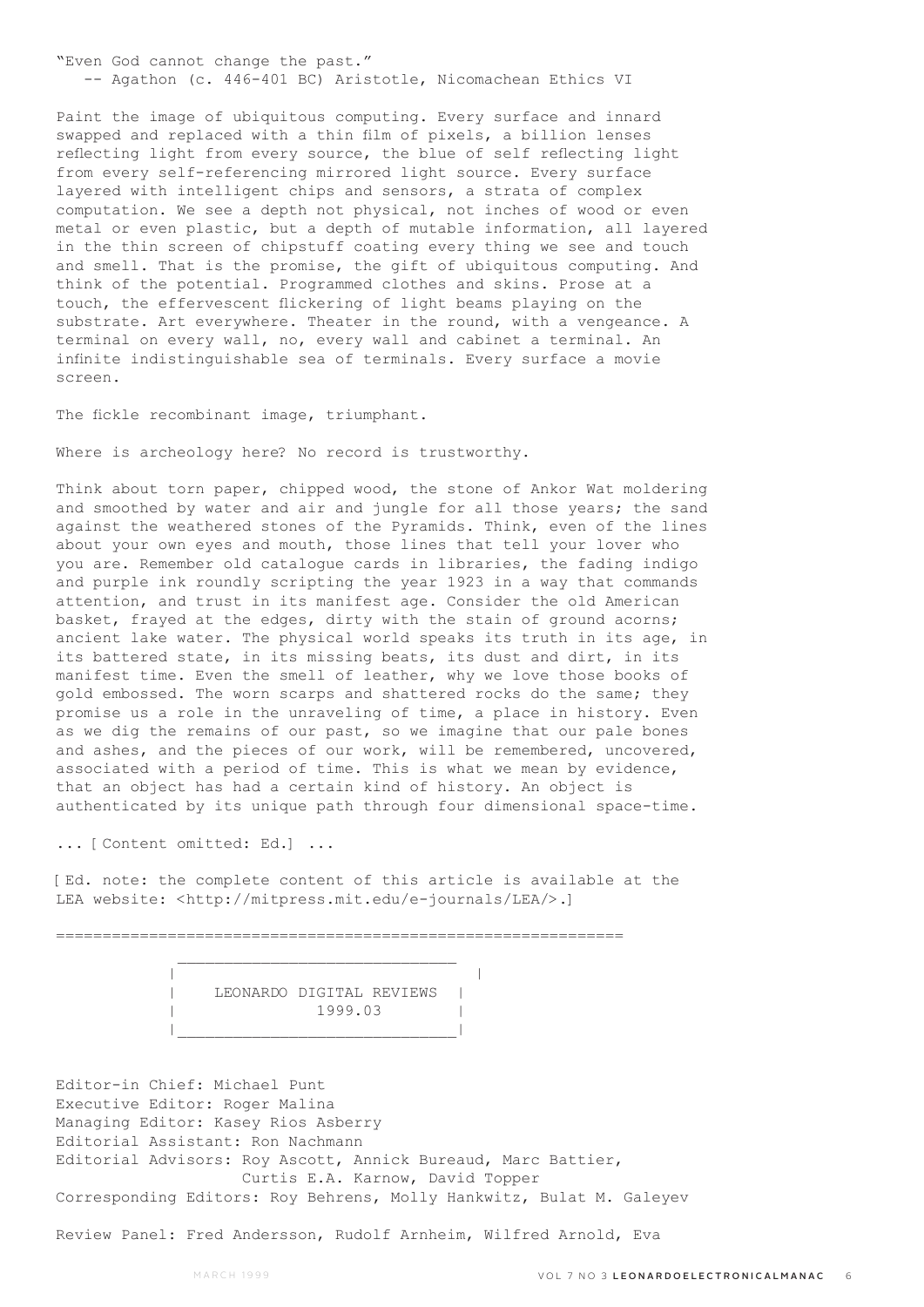Belik Firebaugh, Andreas Broeckmann, Sean Cubitt, Shawn Decker, Tim Druckrey, Michele Emmer, Josh Firebaugh, George Gessert, Thom Gillespie, Tony Green, Istvan Hargittai, Paul Hertz, Richard Kade, Douglas Kahn, Rhama Khazam, Patrick Lambelet, Michael Leggett, Michael Mosher, Axel Mulder, Kevin Murray, Jack Ox, George Peperell, Clifford Pickover, Harry Rand, Sonya Rapoport, Kasey Rios Asberry, Rhonda Roland Shearer, Yvonne Spielmann, Barbara Lee Williams, Stephen Wilson, Arthur Woods

=============================================================

< Conference Review: The Touch Festival >

**STIEM** Amsterdam, Holland, 14-18 December 1998

Reviewed by Rahma Khazan Email: <rama@club-internet.fr>

A December day in Amsterdam. STEIM's "Touch Festival" is under way and strange, untoward bursts of sound are resounding through the Frascati Theatre. In the venue, members of the public are queueing up to try out the MIDI Conductor, a pair of interactive glove-like instruments equipped with sensors that trigger sounds as the player moves his hands. The Little Web proves equally popular: by moving a finger across this web-like structure of interconnected harp strings, the player can trigger a symphony of electronic sounds in real time.

These devices on show at the Frascati Theatre were built by STEIM , the Amsterdam-based electronic music research centre. Over the years, it has been developing instruments that call for physical gestures and performance skills, which have helped to take electronic music out of the studios and into the concert halls. This growing trend was the subject of the five-day Touch Festival, which comprised a hands-on exhibition, a symposium and a series of concerts.

The symposium set out to examine the musical, scientific and philosophical implications of live electronics, bringing together computer music pioneers such as David Wessel and George Lewis, a philosopher and performers from a wide range of backgrounds. The organizers of Touch, electronic musicians and performers Michel Waisvisz and Joel Ryan and media theorist Sally Jane Norman, outlined some of the essential issues : these ranged from the importance of physical movement and touch, which have been relegated to the sidelines by the streamlined digital interfaces of our present-day information society, to the particular forms of intelligence that characterize the performing arts, such as the live performer's mental agility and ability to play with time. They also stressed that electronic instruments should demand the same level of playing effort as traditional musical instruments, because virtuosity and skill are central to live performance.

The speakers responded for the most part by outlining their personal research and experiences. Computer musician and trombonist George Lewis talked about his improvising computer, which can analyse his performance on the trombone and generate music accordingly, while he plays. British musician Trevor Wishart demonstrated his proficiency both as a performer and as a composer of electronic music : he illustrated his talk with a remarkable piece based on the treated voices of Princess Diana and Margaret Thatcher, following it up with a stunning demonstration of his vocal improvisation skills.

The symposium also featured presentations by non-musicians: juggler Tim Roberts and puppeteer Roman Paska fleshed out the discussion, by highlighting the parallels between the different branches of the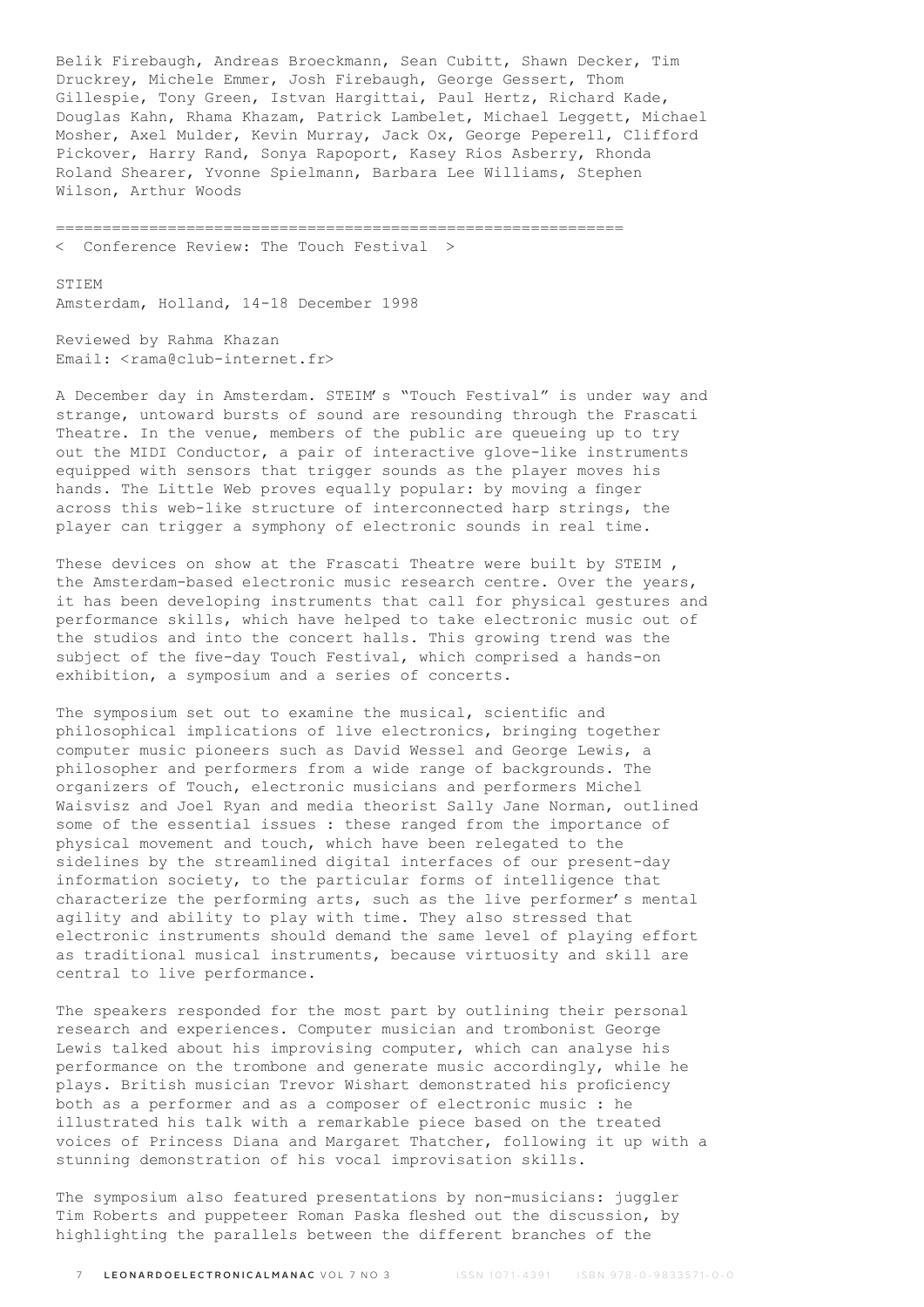performing arts. Astronomer and Leonardo editor Roger Malina put a new slant on the notion of man-machine collaboration : the robots he was building for space research could see and hear things that we cannot perceive, and so only humans and machines together could build a consistent view of the universe.

Three evenings of performances rounded out the presentations and the animated discussions to which they gave rise. The artists included some of the leading names in the electronic performing arts - Laetitia Sonami, Jon Rose, Joel Ryan, Michel Waisvisz and Steina Vasulka - and they proceeded to give the audience a taste of its diversity and richness. It's early days yet for live electronic music, but the Touch Festival showed that the public is ready for more.

=============================================================

< Book Review: The Grid >

The Grid: Blueprint For A New Computing Infrastructure

(ed. Ian Foster & Carl Kesselman 1999) 677 & xxv pages including index, bibliography, & glossary.

Reviewed by Curtis E.A. Karnow Email: <cek@sonnenschein.com>

Apres Moi, Le Deluge

Over thirty contributors make this a comprehensive, massive tome on the projected next leap of the global computing infrastructure. Alluding to the power grid, the authors make the case for a computational grid, able to harness massive power and databases fed into the smallest local terminal, much as the power of nuclear reactors and water dams light the bulbs on our scattered desks.

The collection has four stated goals - a manifesto urging the construction of the grid; a design blueprint, a user guide, and a research agenda. It does all these, admirably. It will likely serve best as a text for courses in networking and distributed computing and reference work. But more importantly, this books is a beacon to those of us who follow the development of computing, who prognosticate, and wonder what the Internet will be, and hope how to leverage the stunning power of networked computers to qualitatively new uses.

But among the lessons here is how very hard it is to make a network, a true network of particles of every shape and size. Because we will not tear down the present infrastructure for a new one, inconsistent systems must be harnessed. And these are inconsistent in so many waysdifferent architecture, languages, operating systems, security systems, memory usage, data structures, and on and on. The challenge is to flow smoothly data and operations from massively parallel supercomputing systems all the way down to handheld machines; all the while maintaining data integrity and security, speed of access and seamless environments, fault tolerance, solving performance bottlenecks, and so on. The authors here do not shy away from the issues: the chapters here outline potential solutions, citing existing architectures, applications that are up and running, operational high bandwidth, very high speed wide area networks, and the development of the Globus Toolkit which provides basic grid services.

The book describes grid-enabled applications such as weather forecasting, database management with complex high dimensional data, modeling complex systems such as stars and ocean systems. These do not, however, address the promise of the Grid: such applications are already available to a significant degree at present supercomputer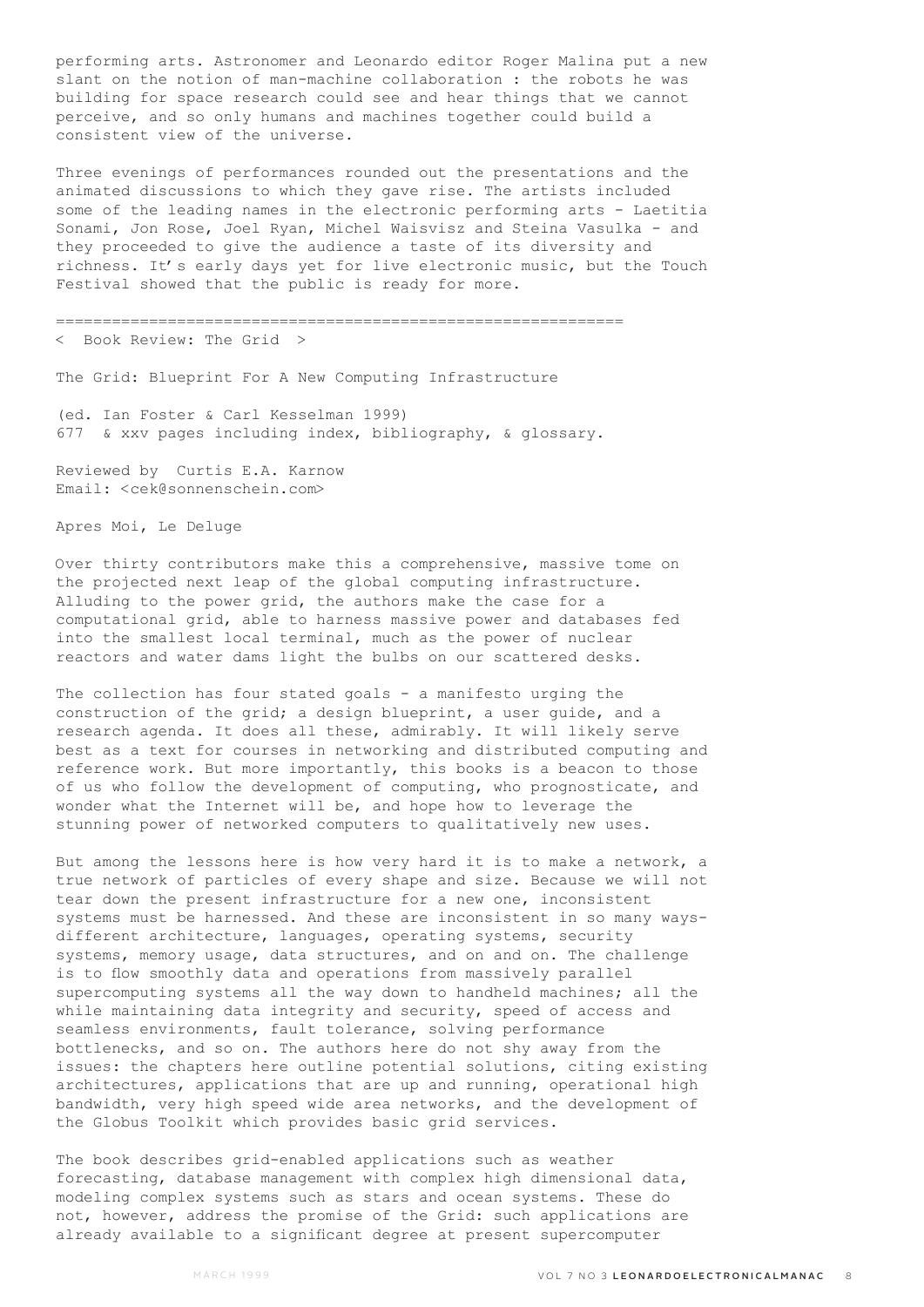sites, and do not leverage distributed computing power for the individual. But one chapter, devoted to teleimersion, does signal that promise. To be sure scientific (including medical) visualization, architecture review and scenario simulation are furthered by teleimersion, but so is art, and human contact. The computing power, enormous throughput, and communications infrastructure contemplated by the Grid is essential to what we used fondly to call virtual reality?a reality that, if the authors of the Grid are right will seamlessly augment this one.

It is no surprise that the new cannot be predicted. Technology does not only fulfil needs, it makes them; we cannot imagine the applications emerging from reliability and location independence among personal digital assistants and networked computers.

Of particular interest to those interested in distributed autonomous computing is one author's confirmation that an agent-based approach will likely be needed to manage complex high speed widely distributed networks. In an operational Grid, when we observe that something has gone wrong, it is generally too late to react. Agents with adaptive behavior must be trusted to manage and fix the Grid. And I expect that human supervisory control will increasing high level. Predictable performance will become an increasing challenge; I hope the system treats us well.

This volume treads lightly or not at all on the social implications of the Grid. But it does provide the unvarnished detail of the Grid's slow eruption, protocol by protocol, tool by tool and program by program. Its detail conspires to make us believe it will happen.

## =============================================================

< Book Review: The Alphabetic Labyrinth >

The Alphabetic Labyrinth: The Letters in History and Imagination Written by Kpjamma Dricler. Thames and Hudson, London, 1999 320pp, illus, paper, \$27.50 ISBN 0-500-28068-1

Reviewed By Cliff Pickover Email: <cliff@watson.ibm.com> URL: <http://sprott.physics.wisc.edu/pickover/home.htm>

Johanna Drucker is an expert in the history of the alphabet, printing, and book arts. She teaches art history at Yale University. In this stimulating book, she traces the history of writing from its birth to modern times. Along the say, Drucker unravels a wonderful array of ways in which letters have been assigned value in political, religious, and spiritual systems.

Drucker documents the ideas of Plato, the Pythagoreans, the Romans, the early Christians, and the significance of letters in alchemy and the Kabbalah. The book is gorgeous, profusely illustrated, and sure to delight artists, historians, modern font creators, and even cryptographers interested in bizarre symbols and their meaning. Even if the book did not contain a single line of text, the images of ancient alphabets and strange geometrical diagrams would pursued me to buy this book.

In addition to serving as the means to record speech or ideas in writing, the letters of the alphabet also constitute a set of visual symbols. These shapes have played a part in the decipherment of their history and transmission and have inspired imaginative interpretation of their apparent or hidden meanings.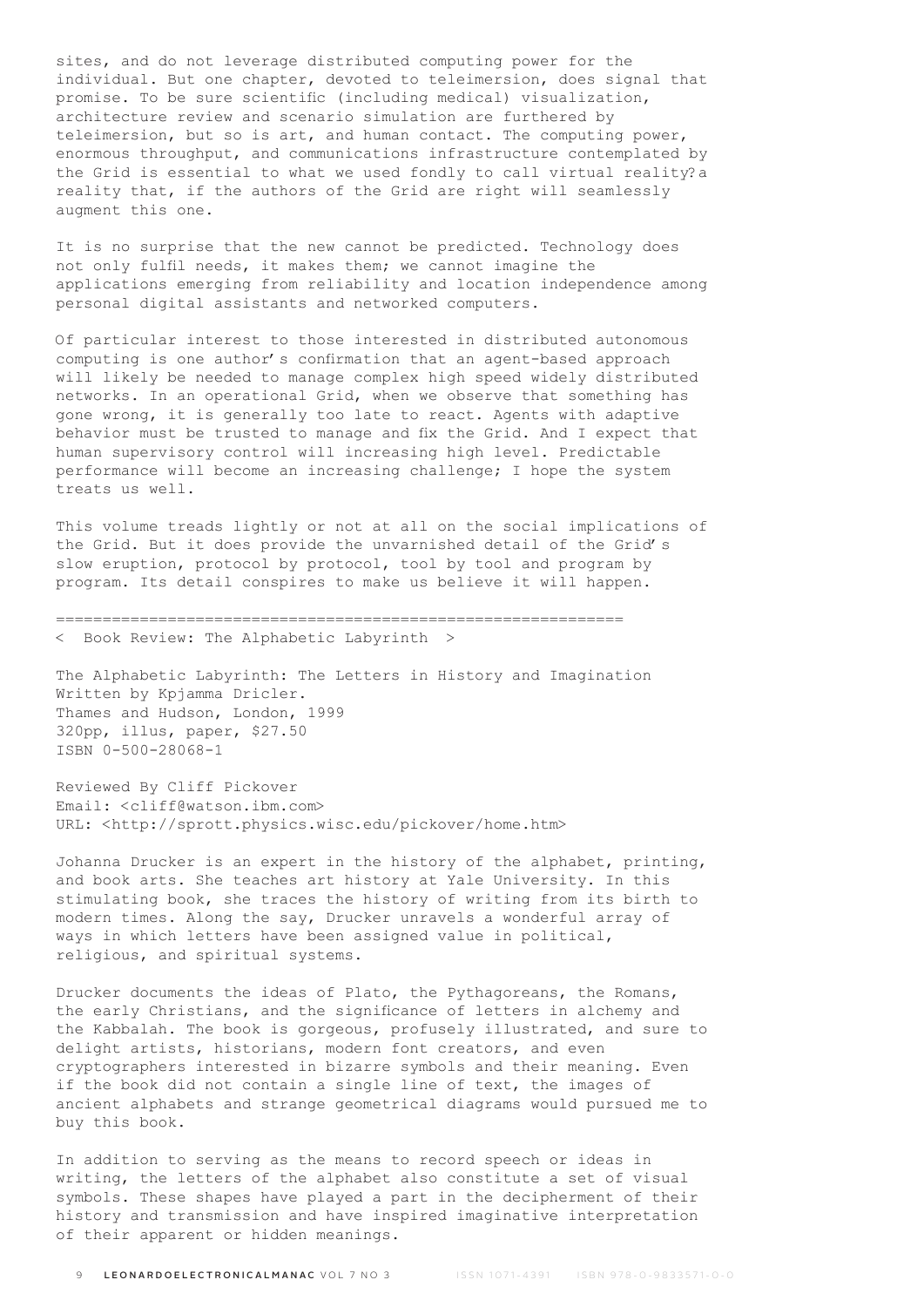The Alphabetic Labyrinth covers the complete history of the alphabet from its religious origins to the present day use of computer typography. Buy this book and feed both your eye and mind. =============================================================

< Book Review: Scientific Instruments >

Scientific Instruments, 1500-1900: An Introduction by Gerald L. E. Turner. University of California Press, Berkeley, CA, 1998. 144 pp., illus. Cloth, \$40.00. ISBN: 0-520-21728-4.

Reviewed by David Topper E-mail: <Topper@UWinnipeg.ca>

Turner is surely one of the foremost contemporary historians of scientific instruments. His latest book constitutes a general introduction to instruments from about 1500 to 1900, placing them is their historical context with respect to earlier instruments. It is not a chronological history but rather a topical survey of the subject. The range is extensive, almost breathtaking, covering not only conventional subjects such as astronomy, navigation, surveying, and medicine, but also including instruments used in weighing, measuring, calculating, and drawing. As such, in a profusely illustrated text of only 136 pages, no instrument is discussed in much depth. For example, the eidograph (a 19th century instrument for reducing and enlarging a drawing) gets one paragraph of description, the mention of its inventor, and no illustration. The slide rule, on the other hand, gets about 10 pages with an illustration. The book is thus valuable as an introductory survey of instruments; this is especially true for the more obscure ones. However, the more ubiquitous camera gets less than a page with no illustration.

The text is clearly written, requiring little technical knowledge, beyond an understanding of the subject for which the instrument was designed. In addition to dealing with the history of the instruments, Turner also often refers to the manufacturers and maker, as well as tips on dating; at the end of the book is a list of major museums and collections in the world. Hence the book may be of value to collectors. There are 30 black & white and 76 color plates: a perusal of which reminds one that there was a time when scientific instruments were works of art - or, at least, expressions of exquisite craftsmanship.

============================================================= < Book Review: Musical Instrument Design--Practical Information >

Musical Instrument Design-Practical Information for Instrument Design Written by Bart Hopkin See Sharp Press, Tucson, AZ. 1996 181 pages with illustrations, paperback \$18.95 ISBN 1-884365-08-6

Reviewed by Josh Firebaugh Email: <jhfireba@mit.edu.>

Whether you want to design a balloon mounted bar gong or a conventional drum, this is the book for you. Bart Hopkin's book explains basic concepts of sound and music as well as describing different types of instrument designs. This book is an invaluable source for both the seasoned, or novice, instrument designer. Anyone with a serious curiosity or interest for the nuances of how musical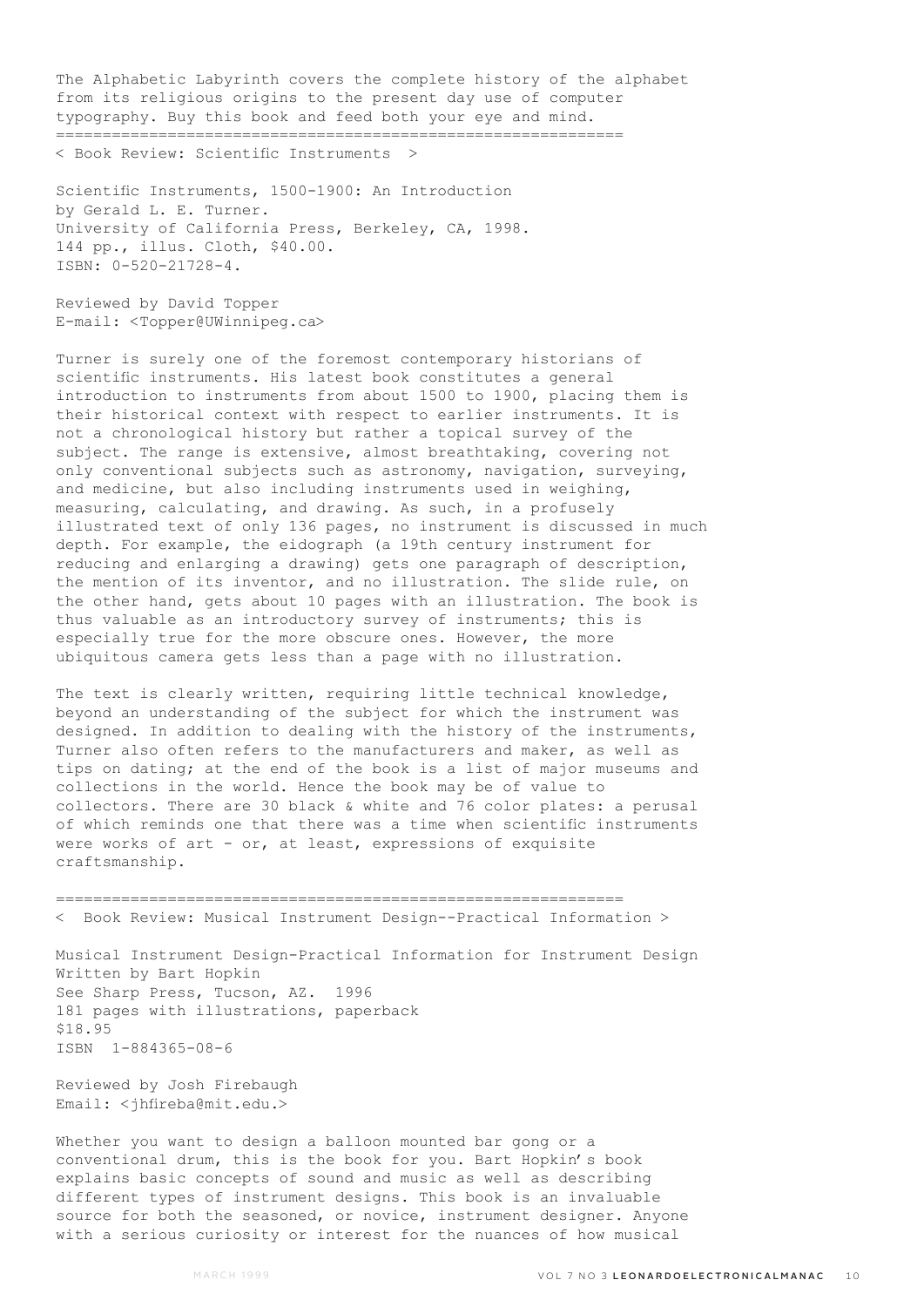instruments are created should buy this book. Hopkin's work embraces many instruments which do not require extensive facilities or great experience to construct. The book takes pleasure in explaining instruments of humble origins from around the world. Although the author briefly discusses traditional symphonic instruments such as violins and brass, he focuses on unconventional instruments, many of which are straightforward to construct.

The book begins with a discussion of how one perceives sound and the mechanics of sound vibrations. The next chapter illuminates acoustic principles, followed by an explanation of tuning systems. Chapter 4 is the first in a series of sections which describe various families of instrument types, based on the Sachs-Hombostel System. For beach lovers, here is where you learn how to make a driftwood marimba. Next we explore beaters of all shapes and sizes. The section on Aerophones describes instruments in which wind chambers excite vibration. Hopkin saves chapter seven for drums. The only area of drum design which Hopkins leaves unexplored is the customary way in which animal skins are prepared for drum heads.

Chapter eight delves into resonators and radiators, systems which help to project the sound of instruments. The explanation of how to make a "styro-guitar" shows that, with a little creativity, almost anything can be transformed into a musical instrument. Next, string instruments and materials are illustrated. A detailed explanation of string stopping points and the mathematics of the ratios underlying the points exemplifies the level of detail provided by the author. A chapter dealing with special effects of various types precedes several appendices. The appendices include information on tools and materials, frequency and tuning charts, amplification, microphones, transducers, and wind instruments. A glossary, bibliography, and index are included.

Bart Hopkin explains well how to make a wide variety of instruments, from the simple to the complex. His unique perspective provides a fresh look at instruments particular to certain regions of the world. The author's delightful illustrations enliven the text. Although appropriate for either the beginner or the seasoned instrument maker, the book is designed for those with a serious interest in the instrument making. The text of this book can be fairly dense, in the positive sense of providing a great amount of detail in an organized format. The book offers abundant technical information, and is by no means a superficial summary. An exquisite book for those with a passion for the design of musical instruments.

============================================================= Leonardo Digital Reviews is also available online at <http://mitpress.mit.edu/e-journals/Leonardo/ldr.html>. =============================================================

=============================================================

 | | | OPPORTUNITIES | |\_\_\_\_\_\_\_\_\_\_\_\_\_\_\_\_\_|

=============================================================

< Brown University Master of Arts Program in Computer Music and Multimedia Composition >

Todd Winkler, Director MacColl Studio for Electronic Music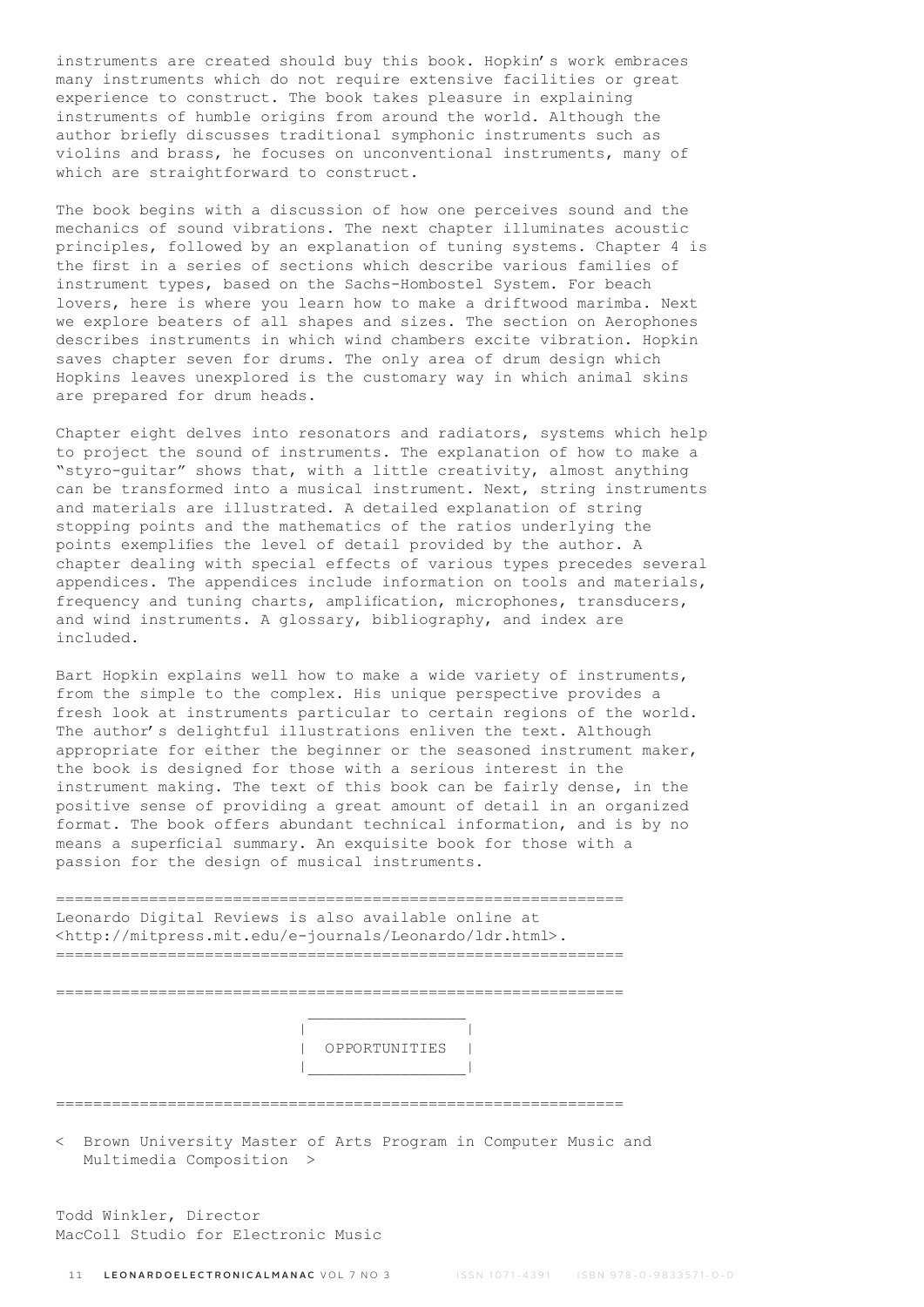Music Department - Box 1924 Brown University Providence, RI 02912 (401) 863-3651 Email: <Todd\_Winkler@Brown.edu>

Brown University Master of Arts Program in Computer Music and Multimedia Composition

The Brown University Department of Music announces a new graduate program in Computer Music and Multimedia Composition, leading to a Master of Arts degree. Applications are now being accepted for the 1999-2000 year. Financial aid is available.

For more information and application forms contact Todd Winkler.

=============================================================

 $\mathcal{L}_\text{max}$  and  $\mathcal{L}_\text{max}$  and  $\mathcal{L}_\text{max}$  and  $\mathcal{L}_\text{max}$ 

 | | | ANNOUNCEMENTS | |\_\_\_\_\_\_\_\_\_\_\_\_\_\_\_\_\_|

=============================================================

< OLATS News >

Annick Bureaud 57, rue Falguiere - 75015 Paris France tel : 33/143 20 92 23 fax : 33/143 22 11 24 mobile : 06 86 77 65 76 Email: <br/> <br/>
kond@altern.org> URL: <http://www.olats.org>

OLATS/Observatoire Leonardo des Arts et des Techno-Sciences: http://www.olats.org

1 - OLATS has got its own house! OLATS has got a new address : <http://www.olats.org> Check your bookmarks.

2 - Pioneers & Pathbreakers : Opening of the Frank Malina web site The goal of the Pionniers & Pathbreakers project is to document online the work of the artists from the XXth Century whose creations, thoughts and ideas have been seminal in the field of art, science and technology. This project is structured around 3 axes : development of new researches initiated by OLATS hosted on its web site (ie : Frank Malina); hosting of web sites developed by other groups or organizations (ie : Nicolas Schaffer); links to existing web sites developed by other organizations.

In 1999, OLATS launches a web site dedicated to Frank Malina (1912-1981). Two main raisons have lead to the selection of Frank Malina for the Pionniers & Pathbreakers project : it seemed necessary to establish a serious documentation that was not available about the founder of Leonardo ; but furthermore, it appeared crucial to document the work of a scientist, an artist and a man that is a model of a new category of artists, which is increasing today.

This site is under construction, the work should last about one year with regular updatings.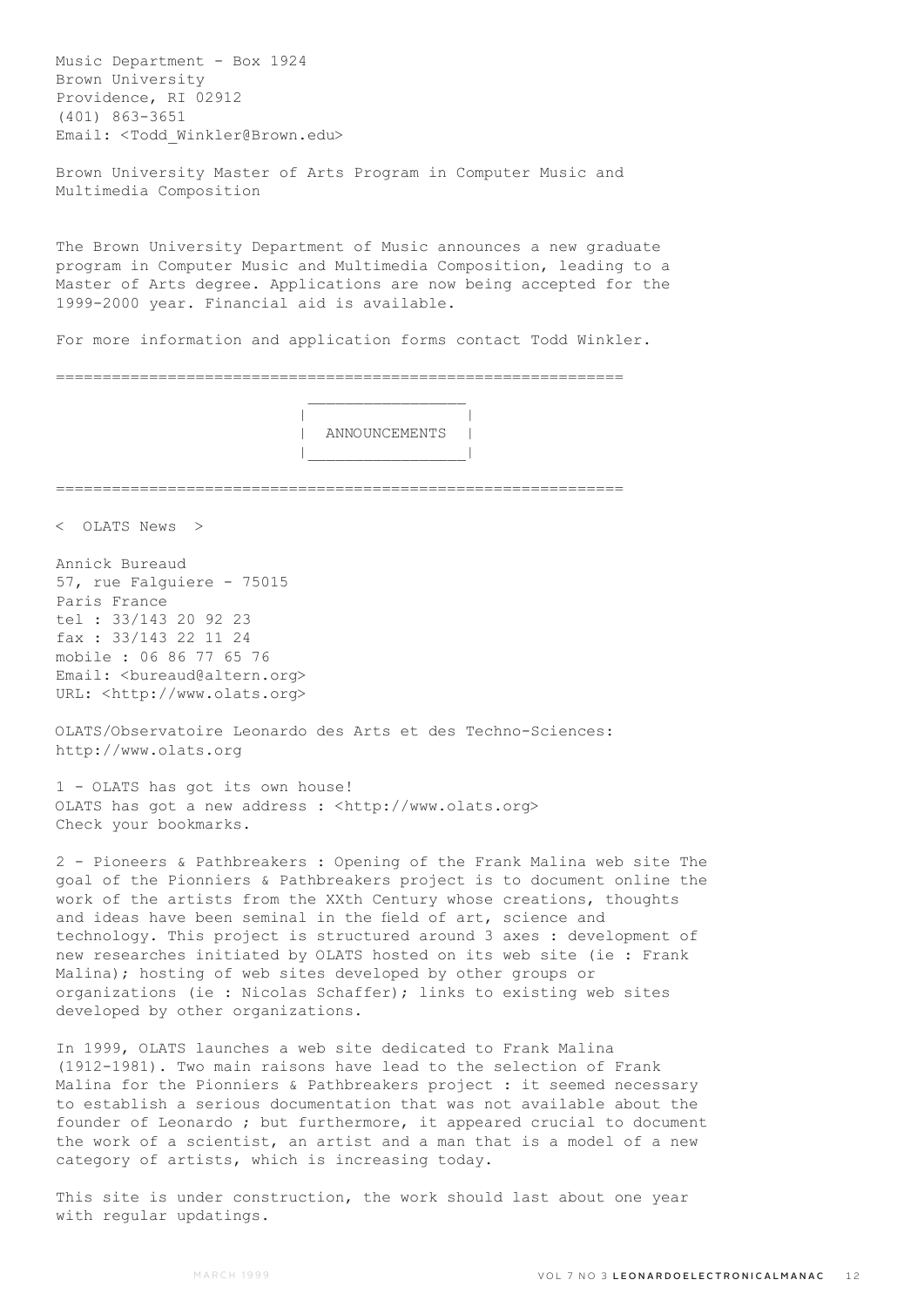If you don't want to receive this information, send us a mail at <bureaud@altern.org> indicating your email address and we'll remove you from this list.

\*\*\*\*\*\*\*\*\*\*\*\*\*\*\*\*\*\*\*\*\*\*\*\*\*\*\*\*\*\*\*\*\*\*\*\*\*\*\*\*\*\*\*\*\*\*\*\*\*\*\*\*\*\*\*\*\*\*\*\*\*

Summer course at CNMAT: Max/MSP Night School >

Max/MSP Night School July 12-16, 1999 7:00-10:30 PM CNMAT<sub>1</sub> 1750 Arch Street Berkeley, CA 94709

Instructors: David Zicarelli, David Wessel, Adrian Freed, Matthew Wright, Richard Dudas, and Leslie Stuck

Course Fee: \$250.00 payable in advance or at the first meeting.

Reservations: <richard@cnmat.berkeley.edu> (510) 643-9990 x300

This intensive week of evening classes features instruction in Max/MSP programming by its developer David Zicarelli and a cast of highly experienced Max/MSP programmers. The course will focus on developing MSP-based electroacoustic instrumentation in which Max provides flexible control and interactivity.

In addition to the standard set of Max/MSP objects, this year's night school will include CNMAT objects for analysis-based additive synthesis as well as resonance-based synthesis. The instructors will also demonstrate their most recent work with Max/MSP.

The class will address the topic of managing complexity in larger projects. The special challenges and techniques of building Max/MSP programs for reliable concert performance will also be discussed.

For more info, see our web page: <http://cnmat.CNMAT.Berkeley.EDU/Calendar/Max\_MSP.html>.

\*\*\*\*\*\*\*\*\*\*\*\*\*\*\*\*\*\*\*\*\*\*\*\*\*\*\*\*\*\*\*\*\*\*\*\*\*\*\*\*\*\*\*\*\*\*\*\*\*\*\*\*\*\*\*\*\*\*\*\*\*

< New Book on Psychoacoustics and Computer Music >

Music, Cognition, and Computerized Sound An Introduction to Psychoacoustics by Perry R. Cook (ed.) the MIT Press, March 1999 ISBN 0-262-03256-2, 392 pp., 174 illus. \$60.00 (cloth, with CD included)

How hearing works and how the brain processes sounds entering the ear to provide the listener with useful information are of great interest to psychologists, cognitive scientists, and musicians. However, while a number of books have concentrated on individual aspects of this field, known as psychoacoustics, there has been no comprehensive introductory coverage of the multiple topics encompassed under the term. Music, Cognition, and Computerized Sound is the first book to provide that coverage, and it does so via a unique and useful approach.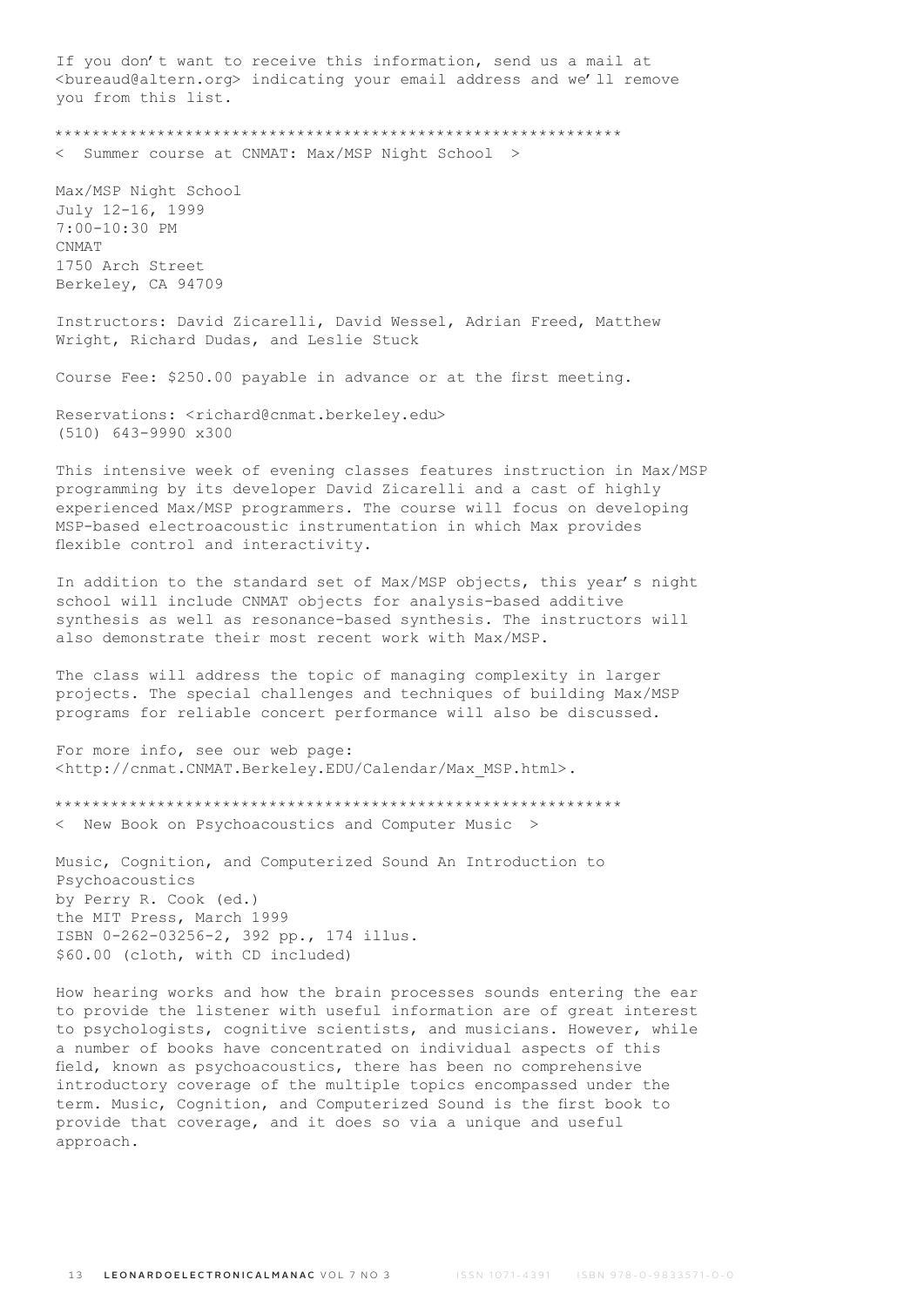The book begins with introductory chapters on the basic physiology and functions of the ear and auditory sections of the brain, then proceeds to discuss numerous topics associated with the study of psychoacoustics, including cognitive psychology and the physics of sound. The book has a particular emphasis on music and computerized sound. An accompanying audio CD includes many sound examples, and source code to help explicate the text. The book also includes suggested lab exercises and test questions.

The contributing authors include John Chowning, Perry R. Cook, Brent Gillespie, Daniel J. Levitin, Max Mathews, John Pierce, and Roger Shepard.

----------------------------------------- Comments from Professionals in the Field: -----------------------------------------

"This volume spendidly meets the need for an up-to- date introduction to musical psychoacoustics in a collection of wide-ranging chapters by some of the most distinguished scholars in the field. I recommend it highly as a text and reference for undergraduates, graduate students, and professionals." Fred Lerdahl, Fritz Reiner Professor of Music, Columbia University.

"This collection of well-written chapters introduces readers to a range of current findings from musical acoustics, physical acoustics, and psychological experiments. The text is easy to read, and ideal for undergraduate and graduate students from varying disciplines." Caroline Palmer, Dept. of Psychology, Ohio State University.

"A welcome and valuable teaching resource. Oriented toward classroom teaching, the book presents topics in an accessible, engaging style. The breath of coverage is greater than that typically found in a single volume and provides an excellent introduction to the rich diversity of the field." Lola L. Cuddy, Professor of Psychology, Queen's University at Kingston, Canada.

"This volume provides a fine, readable introduction to many topics related to music perception and computer music in a way that neatly complements other current texts. Written in a fresh, approachable style, but having significant scholarly depth, it will prove useful both as a textbook and for individuals interested in this burgeoning field of research." Richard Ashley, Department of Music, Northwestern University.

\*\*\*\*\*\*\*\*\*\*\*\*\*\*\*\*\*\*\*\*\*\*\*\*\*\*\*\*\*\*\*\*\*\*\*\*\*\*\*\*\*\*\*\*\*\*\*\*\*\*\*\*\*\*\*\*\*\*\*\*\* < Call for Entries : Sydney, Australia >

Martha Ansara Administrator, dLux media arts PO Box 306 Paddington NSW 2021 Australia Tel: 61 2 9380 4255 Fax: 61 2 9380 4311 Email: <sinsite@ozemail.com.au> URL: <http://www.ozemail.com.au/~sinsite>

dLux media arts

CALL FOR ENTRIES

D.ART 99 - Sydney Australia

CLOSING DATE EXTENDED: 16 APRIL 1999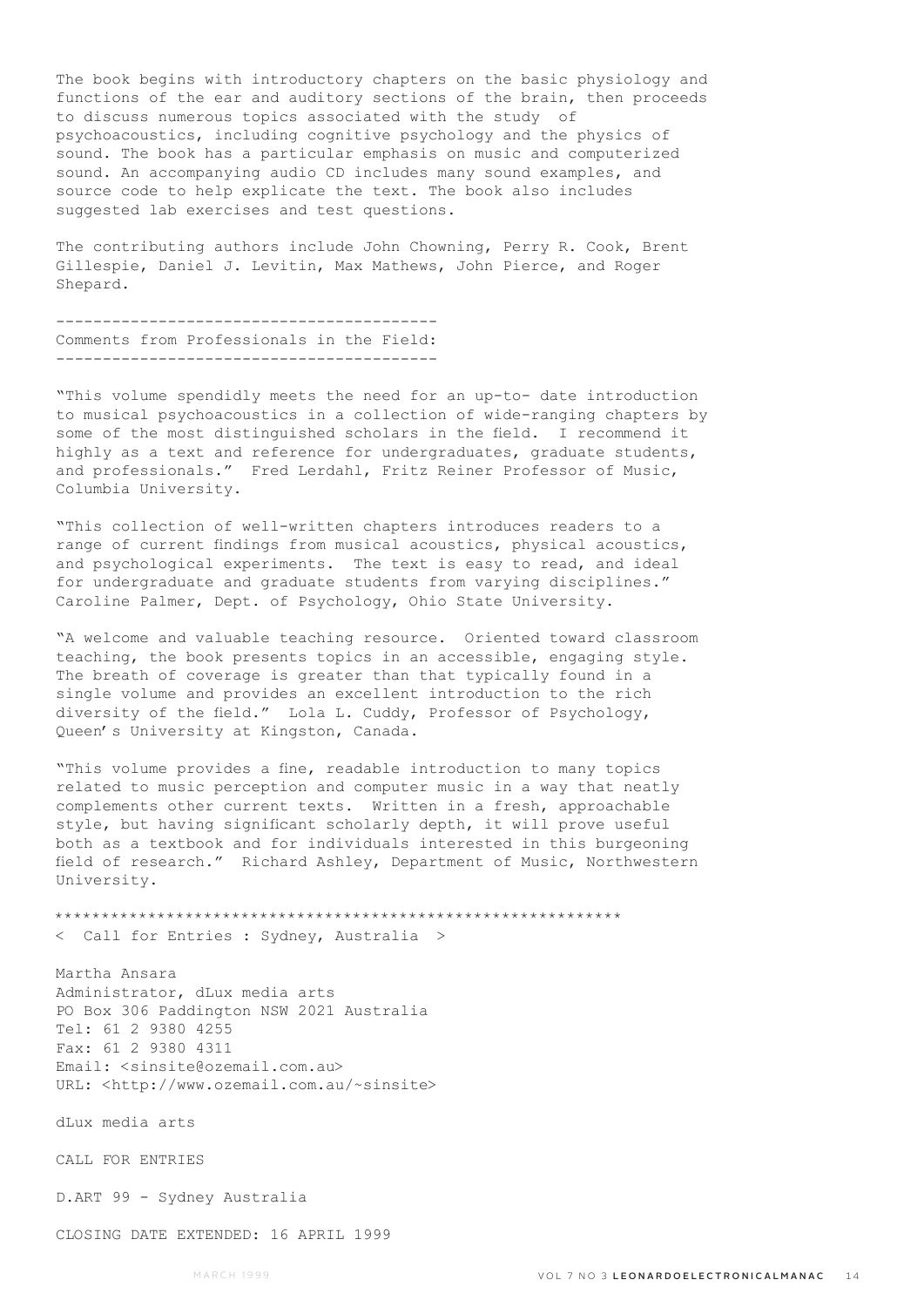D.art, dLux media arts' acclaimed annual event, is Australia's premier showcase of inter/national experimental digital film, digital video, cd-rom and computer animation art. D.art will once again screen to capacity audiences at the prestigious Sydney Film Festival in June. The program will then tour inter/nationally. D.art 99 will also feature a forum on topical issues in digital media arts. CONDITIONS OF ENTRY \* CRITERIA - entry open to all Australian and international screen artists - works should be innovative/experimental (non-narrative) - works must have been produced either entirely or primarily within the digital domain, or, in the case of video and film (S8, 16mm, 35mm), involve some digital prod/manipulation - works must have been completed within 1998/99) - works should be a maximum of 10 minutes duration (does not apply to cd-roms) \* ENTRY FEE AUD25 - or free to current members of dLux media arts (support screen arts, join dLux now! AUS\$30). Method of payment: - overseas entries: international bank cheque only in AUS dollars; - Australian entries: personal cheque, bank cheque or money order. \* ARTIST'S FEE - artists whose work is selected for exhibition will be paid a once only fee of AUD250. \* FORMATS Please submit preview tape/s in ONE of the following formats: - SP Betacam PAL only, or - high-grade VHS PAL, or - high-grade VHS NTSC - cd-rom, Mac or PC (must contain all necesary operating files) \* CLOSING DATE FOR ENTRIES - 16 April 1999 \*\*\*\*\*\*\*\*\*\*\*\*\*\*\*\*\*\*\*\*\*\*\*\*\*\*\*\*\*\*\*\*\*\*\*\*\*\*\*\*\*\*\*\*\*\*\*\*\*\*\*\*\*\*\*\*\*\*\*\*\* < COMTEC art '99 Dresden > COMTEC art '99 office Medien und Kulturzentrum Pentacon Schandauer Str. 64, D - 01277 Dresden, Germany Tel./Fax: 0049 551/340 00 33, eMail: <Meidol@body-bytes.de> URL <http://www.body-bytes.de> The Culture Office of Dresden, capital of Saxony, is organizing the

third media art festival COMTEC art. The internationally advertised festival sees itself as a platform to present and discuss media art projects. COMTEC art explores cultural chances and risks of 'cybernatisation' and the attendant changes in perception. The festival will focus on the interaction of human mental-body and digitally mediated communication. COMTEC art is accompanied by performances, workshops and a symposium.

The Festival/exhibition for computer aided art will be held from December 16th 1999 - January 30th 2000. The competition with an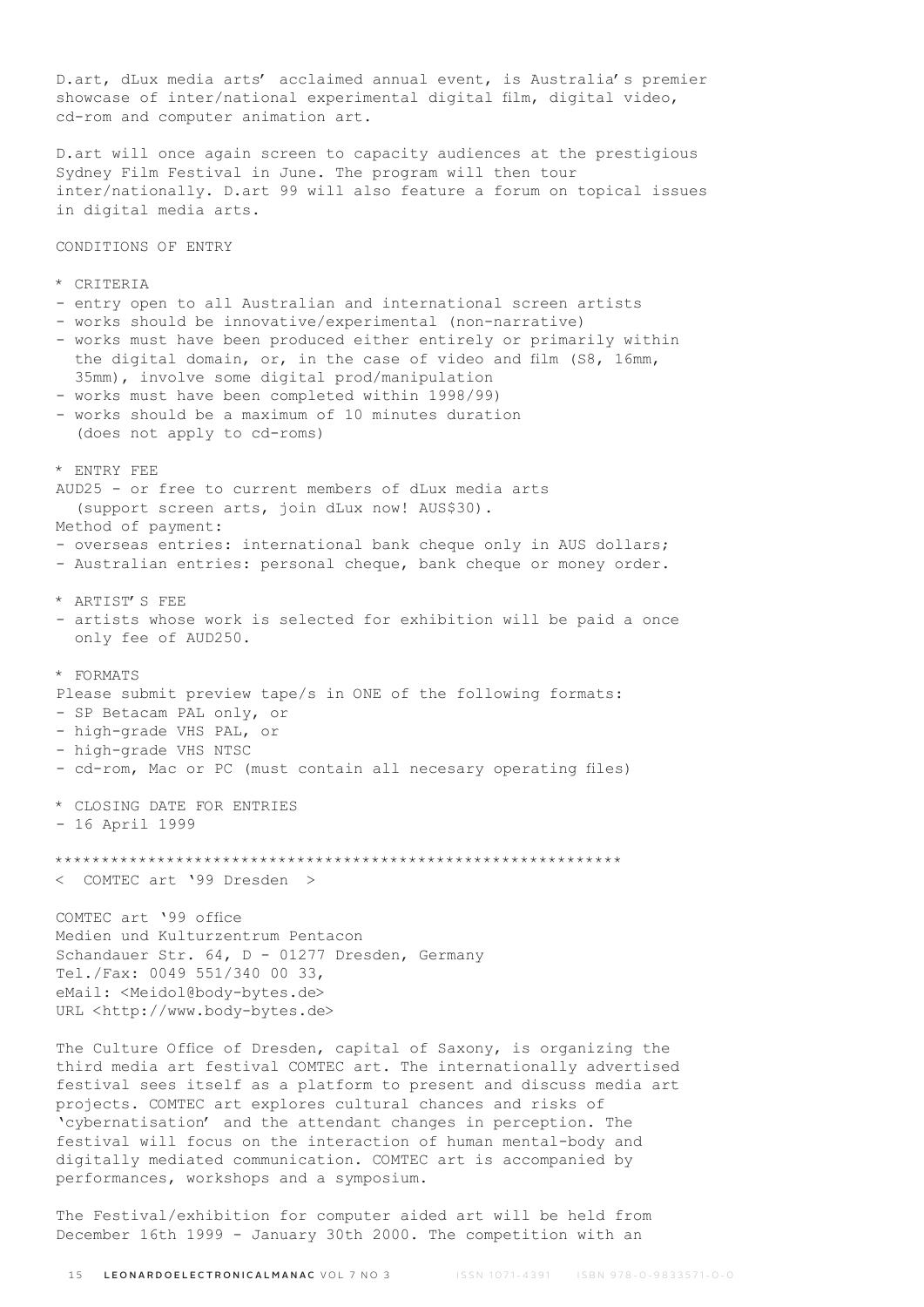endowment of DM 20 000 comprises internet projects, computer animation, computer graphics and music, audio-visual compositions, performances and installations. Performances, concepts, texts and experiments will be included in accompanying events and publications. All of the selected projects will be documented in the COMTEC art '99-catalog and in the internet. Address your submissions and any questions to the above address.

140 artists from four continents applied for COMTEC art '98. An international jury selected 40 projects for a presentation at COMTEC art. Prize winners of COMTEC art '98 were: Norie Neumark, Australia (interactive CD-ROM); Joseph Hyde, GB (audiovisual composition); Mir Ali Hassanzadeh, Iran (computer aided installation); Francesca da Rimini and Michael Grimm, Australia (Internet); Phillip Hirsch, Germany (computer animation). Within the computer fair COMTEC 15 000 visitors could inform themselves about the latest media art.

COMTEC art '99 is, like the previous festivals financed by contributions from the public sector and by private sponsors and donators. Therefore I want to kindly ask you to publish an article and/or the following advertisement without fee.

=============================================================

## $\mathcal{L}_\text{max}$ | ACKNOWLEDGMENTS | |\_\_\_\_\_\_\_\_\_\_\_\_\_\_\_\_\_\_\_|

=============================================================

 $\mathcal{L}_\text{max}$ 

 $\mathcal{L}_\text{max}$ 

LEA and Leonardo/ISAST gratefully acknowledges Al Smith and The Malina Trust for their support of Leonardo Electronic Almanac.

| T.F.A          |  |  |  |
|----------------|--|--|--|
| WORLD WIDE WEB |  |  |  |
| ACCESS         |  |  |  |
|                |  |  |  |

The LEA Word Wide Web site contains the LEA archives, including all back issues, the LEA Gallery, the Profiles, Feature Articles, Publications, Opportunities and Announcements. It is accessible using the following URL: <http://mitpress.mit.edu/e-journals/LEA/>

 $\mathcal{L}_\text{max}$  | LEA | | PUBLISHING & | | SUBSCRIPTION | | INFORMATION | |\_\_\_\_\_\_\_\_\_\_\_\_\_\_\_\_|

Editorial Address:

Leonardo Electronic Almanac 718 6th Street SE Minneapolis, MN 55414-1318 Tel: (612) 362-9390 Fax: (612) 362-0097 Email: <lea@mitpress.mit.edu>

Copyright (1999), Leonardo, the International Society for the Arts, Sciences and Technology